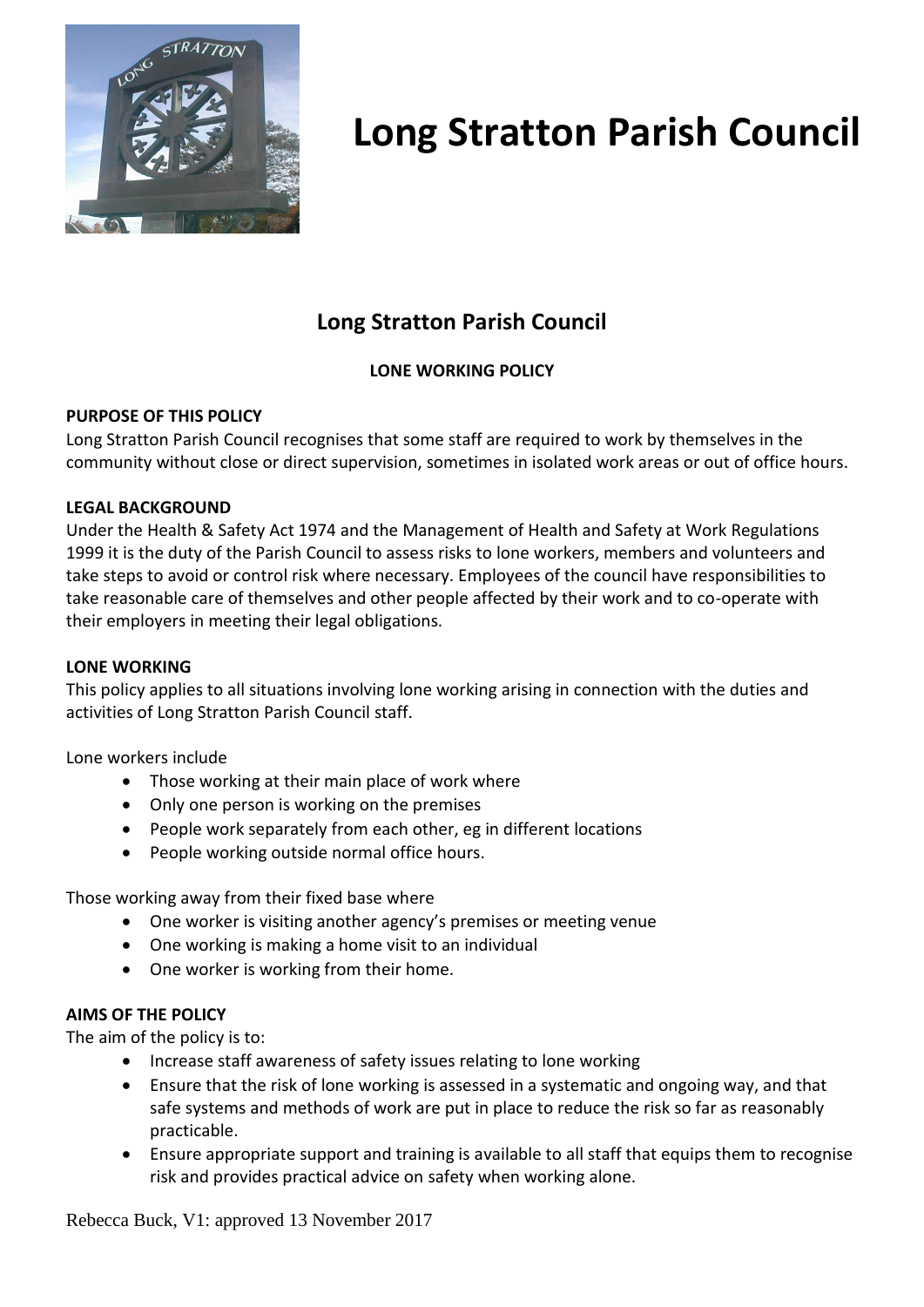

- Encouraging full reporting and recording of all adverse incidents relating to lone working.
- Reducing the number of incidents and injuries relating to lone working.

### **RISKS**

### **(i) Potential Risks to Lone Workers**

- Open access and unlocked doors accessible to the public
- Being taken ill whilst at work
- Lack of training regarding Health & Safety procedures
- Hazards in areas of activity
- Working in remote areas, and areas with no signal
- Parking in car parks which are poorly lit and going into buildings which are inadequately lit
- Aggressive and abusive members of the public
- Entering public buildings, when alone
- Safety of equipment use

### **(ii) Assessing the Risk**

Before drawing up and recording the assessment of risk, it must be established:

- Whether the work can be done by a lone worker
- What arrangements will be in place to ensure an individual is not exposed to unnecessary and unacceptable risk?

#### **(iii) Risk Assessments**

The following should be taken into consideration to minimise risk:

- Risk assessment on all activities will be undertaken and wherever possible will minimise risk to individuals by encouraging working in pairs. Where work is undertaken by one person then that person must advise someone of the place of activity and the time of the activity. Persons must always carry a mobile phone with battery charged
- Environment. Where the environment is isolated, and access is difficult the person should always advise someone of where they are going and the time they expect to be there and return.
- The Task. Employees working from home should not invite members of the public into their home unless the person is known and the meeting is pre-arranged.
- History. Where there is potential for difficulty employees should always arrange for anther individual – chairman or councillor – to attend at the same time. This meeting should not be at the clerk's home but in a public building with a telephone.

#### **RESPONSIBILITY**

Rebecca Buck, V1: approved 13 November 2017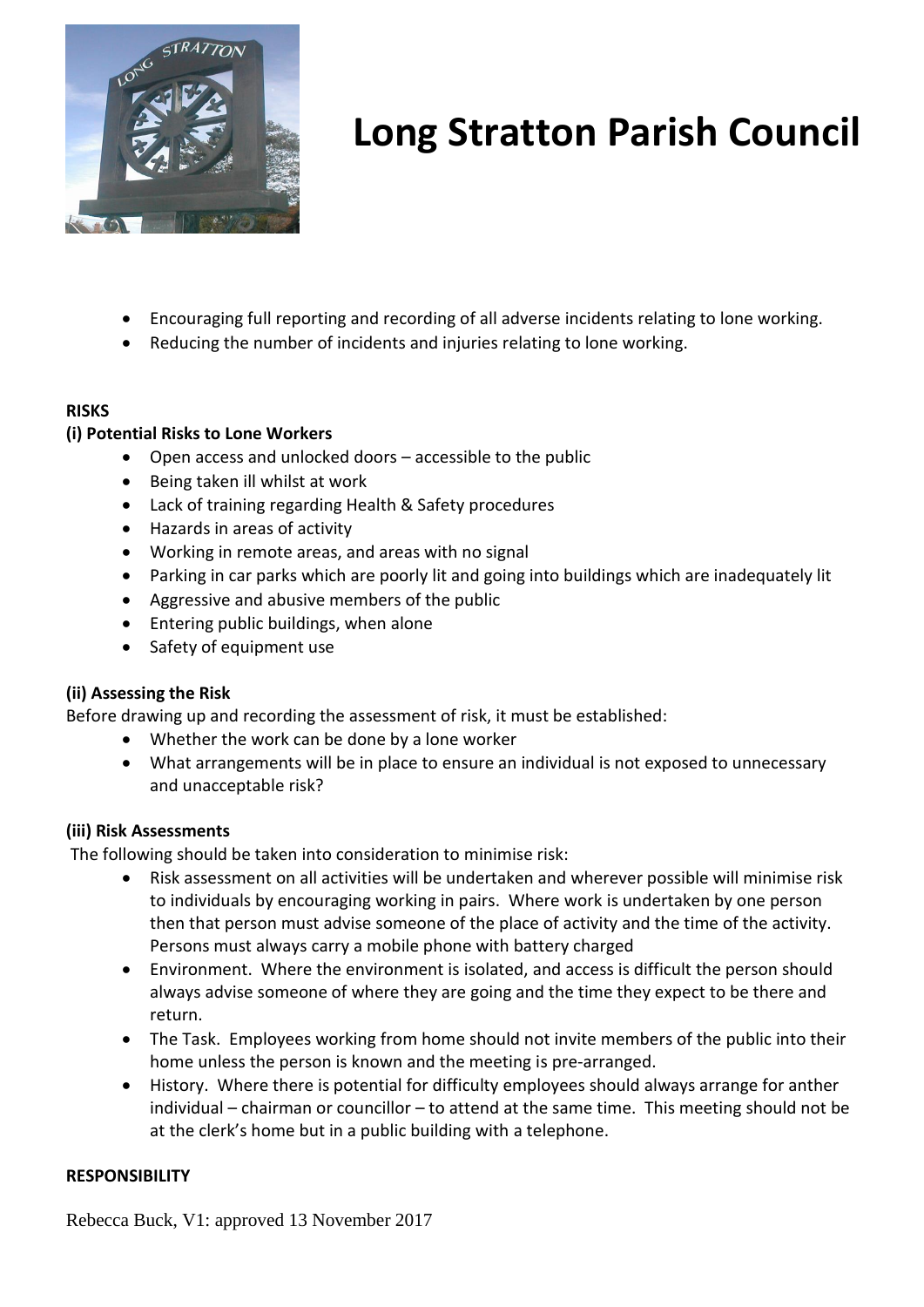

Councillors and the Clerk are responsible for:

- Ensuring that there are arrangements for identifying, evaluating and managing risks associated with lone working.
- Providing resources for putting the policy into practice
- Ensuring that there are arrangement for monitoring incidents linked to lone working and that the effectiveness of this policy is regularly reviewed.

Health and Safety representatives are responsible for:

- Ensuring that all staff are aware of the policy
- Taking all possible steps to ensure that lone workers are at no greater risk than other employees.
- Identify situations where people work alone and decide whether a system can be adopted to avoid workers carrying out tasks on their own.
- Ensuring that risk assessments are carried out and reviewed regularly
- Putting procedures and safe systems of work into practice which are designed to eliminate or reduce the risks associated with working alone
- Ensuring that staff identified as being at risk are given appropriate information, instruction and training, including training at induction, updating and refreshing this training as necessary.
- Managing the effectiveness of preventative measures through an effective system of reporting, investigating and recording incidents
- Ensuring that appropriate support is given to staff involved in any incident
- Providing a mobile phone and other personal safety equipment where this is felt to be desirable.

Employees are responsible for:

- Taking reasonable care of themselves and others affected by their actions.
- Following guidance and procedures designed for safe working.
- Reporting all incidents that may affect the health and safety of themselves or others and asking for guidance as appropriate
- Taking part in training designed to meet the requirements of the policy
- Reporting any dangers or potential dangers they identify or any concerns they may have in respect of working alone.